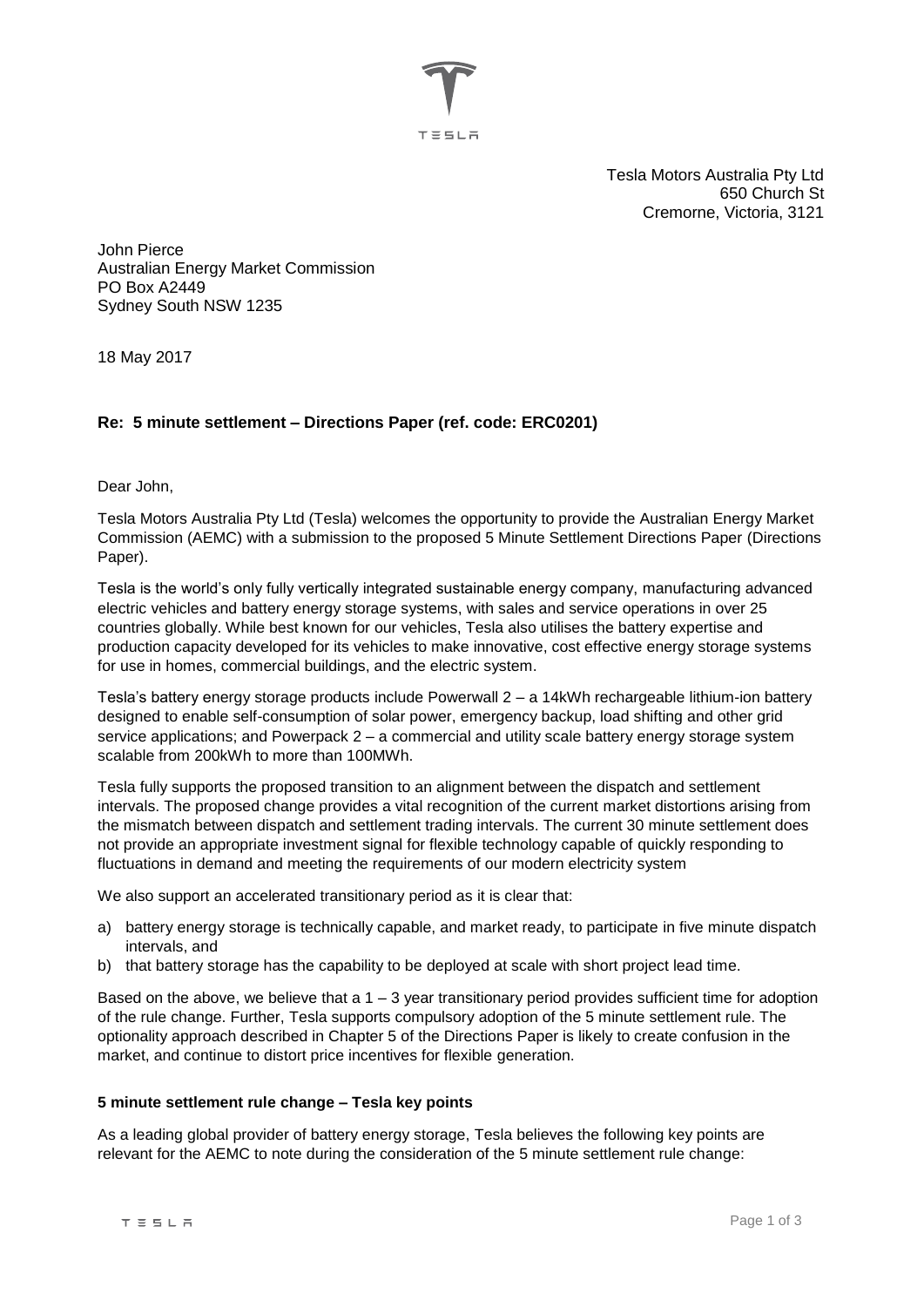- Battery energy storage is technically capable of responding in a near instantaneous manner to price and demand signals, and as such, can provide required capacity during a five minute dispatch interval.
- We anticipate that the shift to a five minute settlement period will ultimately result in improved wholesale market participation revenue for battery energy storage leading to improved uptake trajectories.
- Increased uptake of utility scale battery energy storage will ultimately manage some concerns raised during this rule change process regarding the liquidity of the cap market as utility scale battery energy storage can increasingly be used as energy capacity by counter-parties participating in the cap market.

The Australian electricity market is undergoing significant transformation regardless of this rule change, through the Finkel Review; the state based renewable energy targets – particularly those introduced in Victoria and Queensland; and the 2017 Climate Change Policy Review. Ensuring that the national electricity market is set up to accommodate and properly compensate enabling technologies, such as battery energy storage, will be vital during this transitionary period.

# **Battery storage – technical capabilities and contribution to long term system security**

As noted by the AEMC in the Directions Paper – battery energy storage technologies provide bidirectional inverter capabilities. The discharge time, in response to a demand signal, is within 1 second, and sub 50 ms for fast frequency response (FFR). The near instantaneous response times, in addition to the bi-directional capabilities, means that battery energy storage has a clear technical ability to participate in a five minute dispatch and settlement market.

Tesla battery energy storage systems are fully able to be integrated into the grid and provide standard wholesale market functionality. All systems have integrated optimisation software and battery management systems managed through the controller – which can in turn be linked via MODBUS/DNP3 to third party SCADA system or to an existing external controller used by market participants to participate in the wholesale market.

Response times to individual market price or demand spikes is similarly instantaneous. Individual Powerpack systems can response within 1000ms from a direct command. Aggregated systems, such as an aggregated collection of Powerwalls which are all network connected via the Tesla server, can respond within 2-3s on an aggregated basis.

Management of this grid integration through SCADA systems can be done locally or remotely – so ease of dispatch and market participation is ensured.

A further key technological advantage of battery energy storage when compared with incumbent technologies, is the speed at which new capacity can be deployed. Tesla Powerpack systems are fully integrated, scalable systems, designed to provide a 'plug and play' turnkey solution. As a result, Tesla has proven capability to contract, install and fully deploy 80MWh of capacity within a 3 month period.

# **Improving market revenue streams for battery energy storage – utility scale and residential participants**

Tesla agrees with the position of the AEMC in the Directions Paper, that a key benefit of aligning the five minute dispatch and intervals is that it provides an improved price signal for the efficient use of, and investment in, generation assets and demand side technologies.

This is particularly so in providing an investment signal for flexible technologies that are capable of responding at a near instantaneous rate to both demand and price signals.

A shift to a larger penetration of renewable energy will require additional focus on enabling technologies to maintain system security. A key facet of this will be ensuring that batteries can be rolled out economically without government intervention.